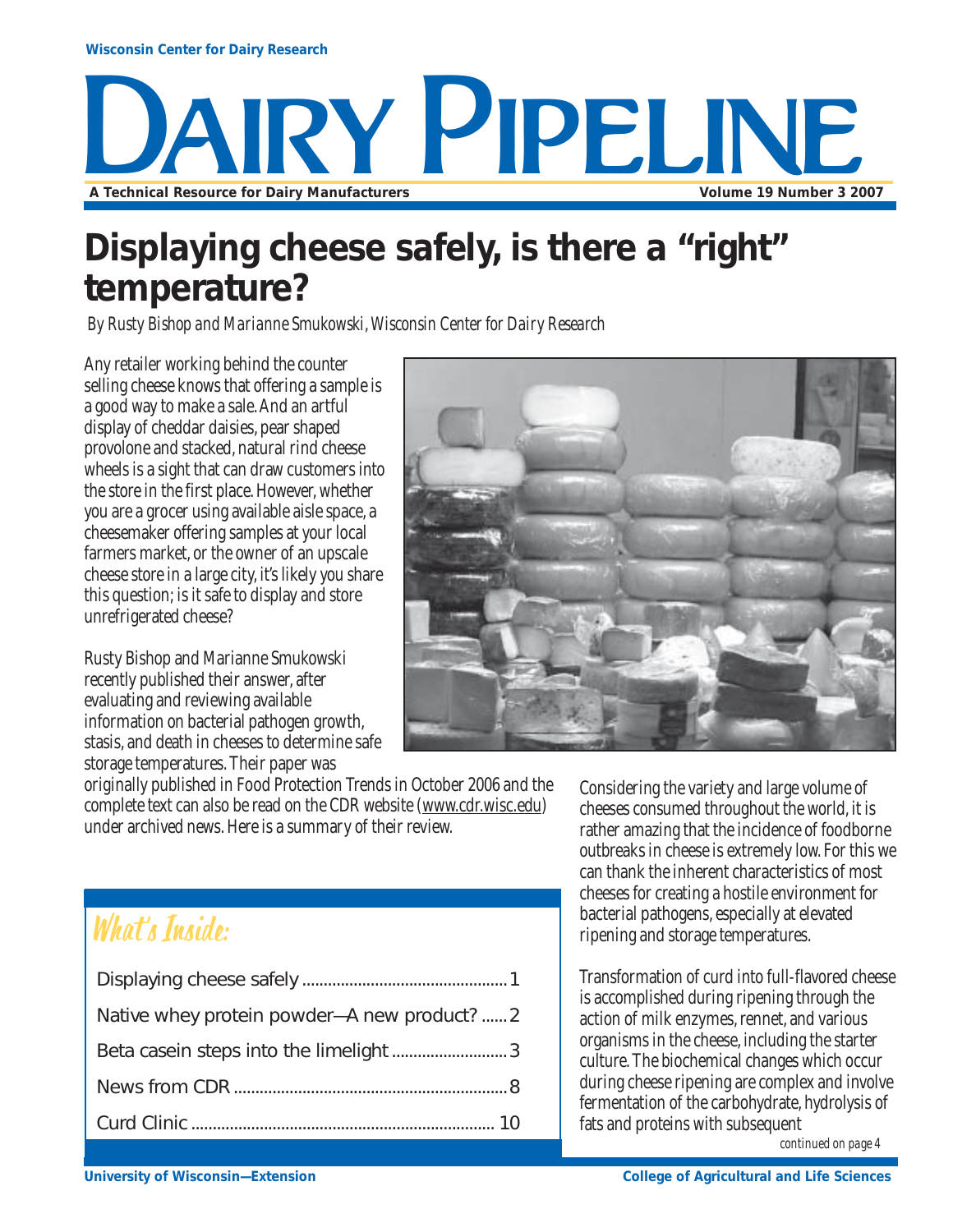## Research Update **Native whey protein powder—A new product?**

"I have never tasted whey protein powder that was so clean."



Molitor was drying this native whey for KJ Burrington's DMIfunded applications project. Actually, it is a joint project with researchers at North Carolina State, MaryAnne Drake and Allen Foegoeding who plan to compare native whey, which is sometimes called ideal whey or serum protein concentrate, to the whey protein produced during the cheese making process. Specifically they want to see how native whey protein performs in a drink; answering questions about taste, clarity and shelf-life.

K.J. Burrington says native whey is different, " You would have to consider it to be a new product." That means whey processors who might want to produce it need to keep it separate from the usual whey production.

To produce native whey protein Molitor used a polymeric microfiltration (MF) element, like the membranes used to separate beta casein from milk. (See next page). He used skim milk, running the equipment warm, to separate the native whey proteins but retain the beta casein in the retentate. Next, Molitor standardized the retentate for the CDR's cheese research group. So far, Mark Johnson and John Jaeggi have used it to make reduced fat cheese. The next step involves producing a zero fat base for making process cheese. Mark Johnson notes that the polymeric membranes

running a bit cooler offer a definite

**Comparing cheese whey to native whey**

| Component                                                                                                                      | <b>Cheese whey</b>                            | <b>Native whey</b>                               |
|--------------------------------------------------------------------------------------------------------------------------------|-----------------------------------------------|--------------------------------------------------|
| Starter culture<br>Secondary flora<br>Rennet enzymes<br>Residuals (GMP/CMP)<br>Pasteurization steps<br>Fat/phospholipids<br>pH | Yes<br>Yes<br>Yes<br>Yes<br>2<br>Yes<br>< 6.5 | No<br>Negligible<br>No<br>No<br>Negligible<br>66 |

*From Karen Smith, CDR*

quality advantage because you have fewer microbial issues.

For more information see: S. Govindasamy-Lucey, J. Jaeggi, M. Johnson, T. Wang and J. Lucey (2007). Use of cold microfiltration retentates produced with polymeric membranes for standardization of milks for manufacture of pizza cheese in the Journal of Dairy Science, Vol. 90, pages 4552-4568.

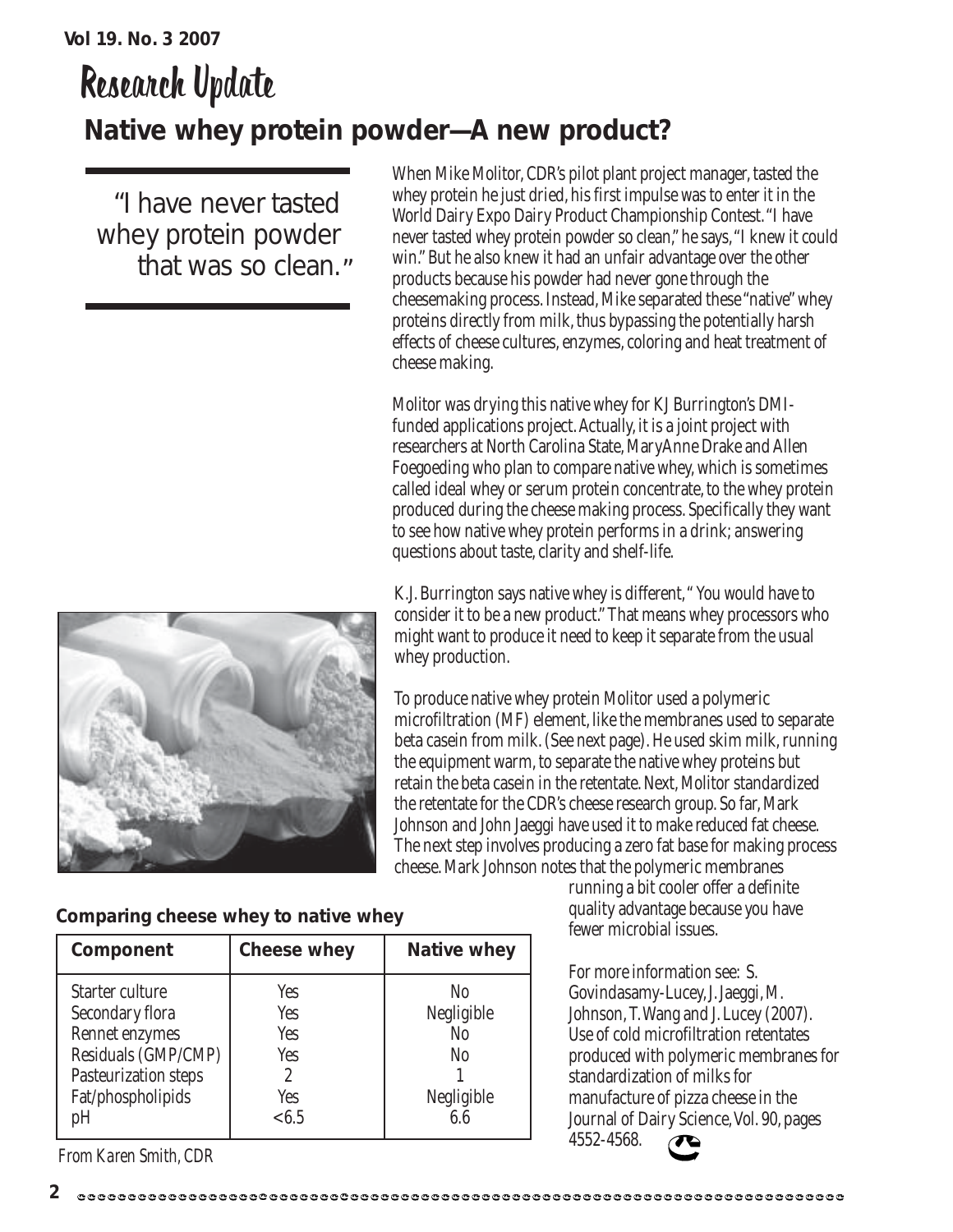## **Beta casein steps into the limelight**

John Lucey and James O'Mahoney of the University of Wisconsin Food Science Dept. and Karen Smith, CDR, developed and recently submitted an application to patent a new, low-cost separation method that removes some of the beta casein from milk without compromising the beta casein or the milk. This group didn't set out to make purified beta casein. Instead, the scientists wanted to answer a question about the meltability of cheese. In particular, they wondered which casein subgroup influenced melt qualities and they also wanted to know what would happen to melt as they varied the proportion of casein subgroups in cheese.

Of course, to answer these questions, Lucey and his group first had to figure out how to isolate beta casein. You have probably heard of beta casein, or β casein, before. It is one of the subgroups of casein, the major protein in milk and the most important protein in cheese. Scientists have known how to separate these casein subgroups — beta, alpha s<sub>1</sub>, alpha s<sub>2</sub>, and kappa casein—for decades. However, the process that Lucey's group developed was helped along by two key features. The scientists got their first boost by taking advantage of recently improved spiral wound polymeric microfiltration membranes. These membranes differ from the ceramic types that they can replace; for example, smaller pumps are needed and they are much less expensive to run since they use less energy. In addition, and this is the second step forward, the polymeric membranes work well running cold. Since the 1970's, researchers have known that up to 20% of the beta casein separates from the micelle under refrigeration temperatures and now Lucey's group was able to take advantage of the concept and operate polymeric membranes cold to isolate beta casein. Of course, beta casein wasn't pure yet, since it shared the permeate stream with whey proteins. After more work in the lab, the group discovered a novel approach to separate beta casein from the other components.

Once the scientists isolated beta casein, they went back to the original research question focusing on cheese meltability. They discovered that reducing the proportion of beta casein as a percentage of total casein resulted in cheese with greater melt. This means that removing the beta casein actually improves the meltability of cheese made with the depleted casein fraction which is good because now beta casein can emerge as a star in its own right.

β casein certainly offers many possibilities, both nutritional and functional. For example, beta casein is a high quality foaming agent and an outstanding emulsifier. Thus, beta casein could compete with the imported sodium caseinates now used in applications like coffee creamers and whipped toppings. According to Lucey, "Pure beta casein can do these jobs better than caseinate."

Beta casein is a great starting point for manufacturing bioactive peptides. (See Sidebar, below) Also, manufacturers of infant formula are always looking at ways to improve their product and pure beta casein would allow them to make bovine-based milk more like human milk. In cow's milk, beta casein makes up 36% of total casein but human milk contains mainly beta and kappa casein, without the alpha caseins.

After developing this new separation process, Lucey's group produced several highly valuable streams. Along with purified beta casein, they produced the partly depleted beta casein retentate which is useful for cheesemaking. A third product is native whey, which is described in detail on the previous page. Although it remains to be seen if beta casein takes on a starring role in the dairy protein world, it is true that now pure beta casein is free to ascend in the marketplace.

#### **Targeted proteins**

Dairy proteins are no longer nutritious orphans seeking a home. Instead, the latest approach is a targeted one that seeks active ingredients in dairy proteins, ingredients that



provide a specific function. Lactium® is a good example. Inspired by the tranquility of a just fed infant, researchers at a French University and Ingredia, a dairy ingredient company, isolated a peptide from casein that has "relaxing properties." According to Ingredia, Lactium® is a bioactive protein that can help people "reduce and regulate" their response to stress. It is also described as a sleep aid. Now sold in capsule form around the world, Lactium® is also available in Europe as part of a reconstituted fitness shake. Here in North America Lactium® is sold as Tryto Zen™ by Symbiotics, De-Stress™ by Biotics Research, and PNT 200 by Immunotec Research Ltd.

Lactium® may also have some uses in the animal world. Not only is it marketed as a supplement for anxious pets, but Lactium® may soon be used to soothe pigs before slaughter—an application which could prevent degradation of the meat in swine susceptible to stress.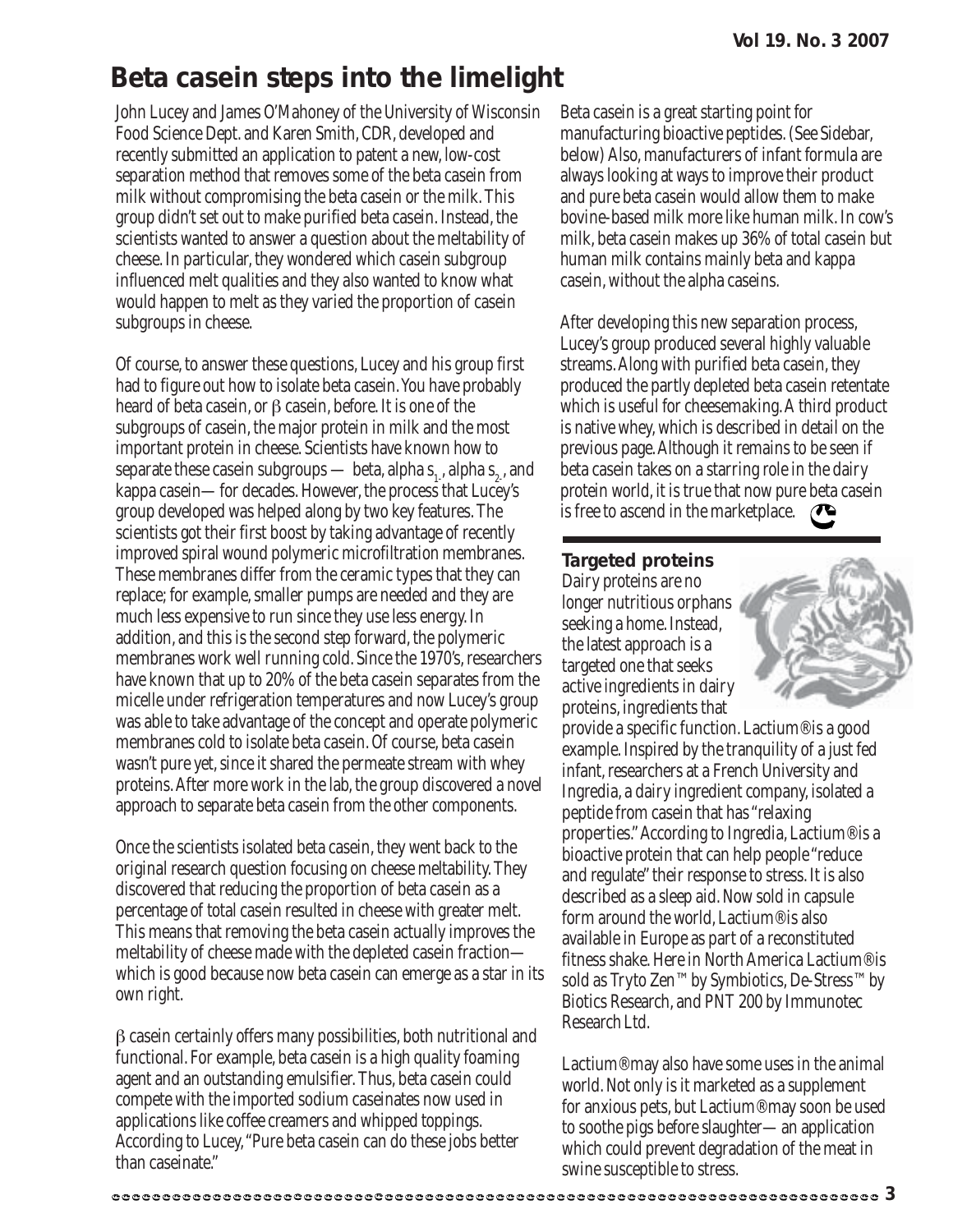"Ironically, pathogens that survive the manufacturing process can actually decrease faster at higher storage temperatures."



#### *continued from page 1*

decarboxylation, deamination, and/or hydrogenation as well as production of carbonyls, nitrogenous compounds, fatty acids, and sulfur compounds, all of which contribute to the overall body, texture, and flavor of the final product. These inherent characteristics also create a hostile environment for pathogens. In addition to the ripening process, natural cheese characteristics like reduced moisture, low water activity, low pH from organic acid production, salt, heat treatment, competing flora, biochemical metabolites, and bacteriocins enhance safety.

#### **Preserving food by fermentation**

From pickling to sauerkraut to cheese, fermentation is an ageold food preservation method used to inhibit the growth and survival of pathogenic bacteria. Lactic acid bacteria commonly used to produce fermented dairy products are antagonistic to food-borne pathogens; they will either inhibit pathogen growth or inactivate them. Some starter cultures are detrimental to food spoilage organisms as well as various pathogens. Working together, metabolites such as lactic and other acids, diacetyl, hydrogen peroxide, and various antibiotic-like substances produced by lactic acid bacteria are responsible for this action.

#### **Influence of temperature**

The vast majority of cheese manufactured in the United States is made from pasteurized or heat-treated milk, which produces cheese free of most pathogens. A review of the literature related to the potential for growth of pathogens in hard cheeses that are aged for at least 60 days shows that pathogen growth is unlikely because of factors inherent to these cheeses. For example, the temperature of curd cooking, aging, curing, ripening and storage has an impact on pathogen growth and survival in cheese. Thus, in hard cheese types like parmesan, pathogen growth is limited by higher curd cooking temperatures. Parmesan has additional safety factors in its favor since it is more acidic than other cheeses and it has a lower moisture content and lower water activity, which limits microbial growth.

Ironically, pathogens that survive the manufacturing process can actually decrease faster at higher storage temperatures. For a desccription, look up a 1980 International Dairy Federation (IDF Bulletin 122) that concludes the death rate of Salmonella in samsoe cheese was slower at 10-12ºC (50-54ºF) than at 16-20ºC  $(61-68^{\circ}F).$ 

#### **Salt as a safety factor**

In most cheese varieties, salt concentrations reach levels of 1.6- 3.0% total in the cheese, though this would not affect most of the pathogenic bacteria in cheese. But remember, salt is dissolved in the aqueous phase of the cheese only, the actual site of bacterial growth. Given the respective calculated values, salt concentrations in the aqueous phase reach levels of 2.2-6.5% or higher and will, in fact, at least slow down the growth rate of most bacteria.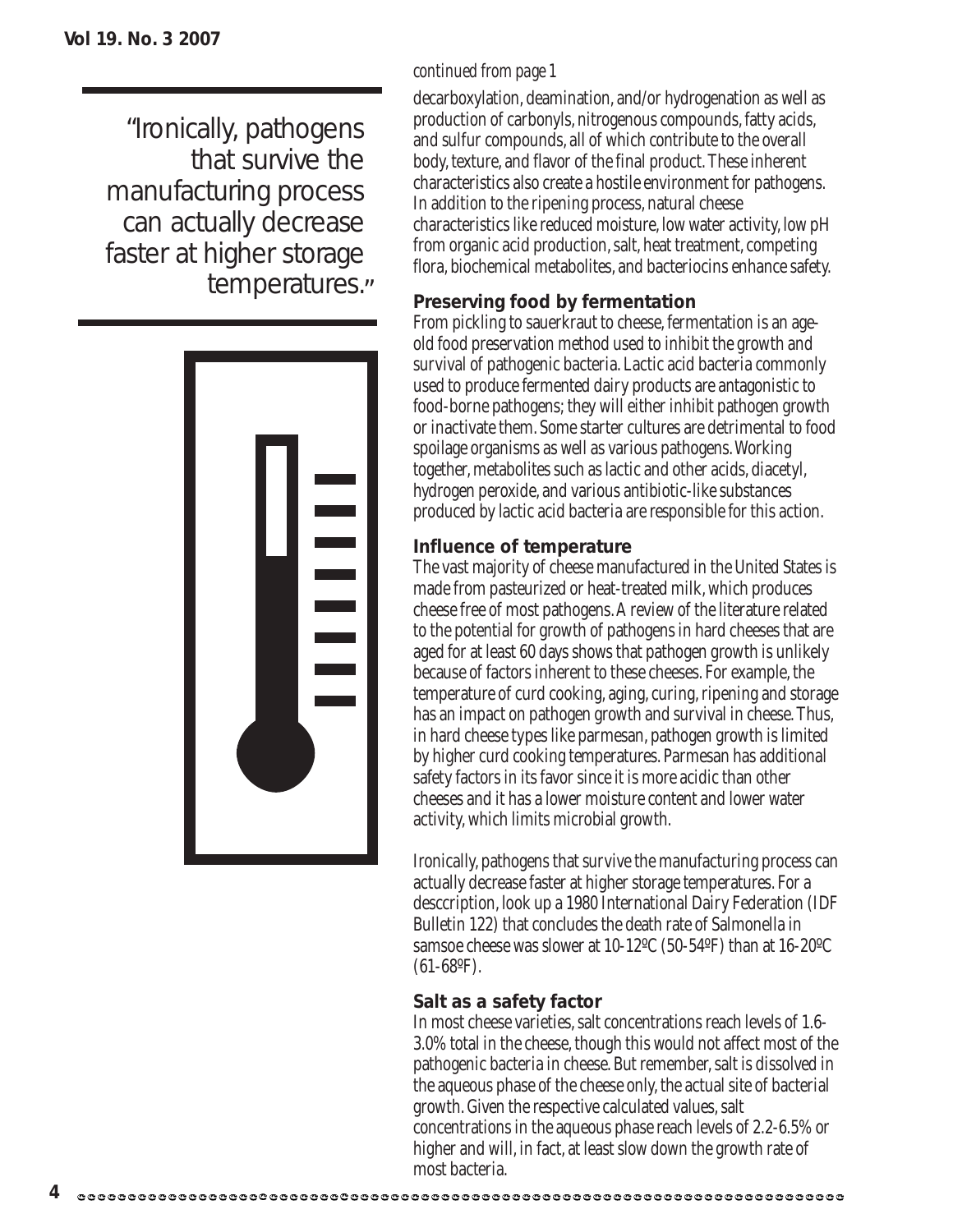#### **Conclusions and recommendations**

Data adequately illustrates the fact that most cheeses containing < 50% moisture (or more, in the case of feta), active lactic acid starter cultures, with traditional levels of salt, pH, fat, etc., do not allow the growth of pathogens when held at temperatures between 4 and 30ºC. (39 and 86ºF) In fact, in a vast majority of the cheeses, a higher temperature during ripening/aging and storage leads to significant bactericidal activity. See Table 3 on page 6 for a summary of the reviewed science and data.

For cheeses manufactured in the United States with pasteurized (> 63ºC or 145ºF for > 16 sec) or heat-treated milk, under hygienic conditions outlined in Good Hygienic Practices, Good Manufacturing Practices, and HACCP systems, using active lactic acid cultures, and according to CFR specifications, the following cheeses should be considered by regulatory agencies (FDA, USDA, state, local, etc.) exempt from any and all refrigeration requirements for aging, storage, shipping, and retail display, with a maximum temperature of 30ºC (86ºF): Asiago (medium and aged) Cheddar Colby Feta Monterey Jack Muenster Parmesan Pasteurized process cheese Provolone Romano Swiss / Emmentaler

unnecessary and possibly be counterproductive. However, when you shift the focus to quality, storing cheese at higher temperatures will influence body, texture and flavor deterioration. In addition, some cheeses will sweat and begin to oil off. Keep this balance between safety and quality in mind as you store and display your cheese.

If this exemption would only apply to pre-packaged cheeses, parmesan and romano, and possibly medium and aged asiago —because of their inherent characteristics — would not have to be pre-packaged for this refrigeration exemption. Soft/fresh asiago, blue, brick, cream and mozzarella require further investigation before a recommendation for exemption could be made.

There is one common thread among all the ripened cheeses evaluated (this would exclude mozzarella); the curing/ripening/ aging step is detrimental to bacterial pathogens, especially at elevated temperatures up to 30ºC (86ºF). Therefore, for safety purposes, refrigerated storage of the cheeses would appear to be Keep this balance " between safety and quality in mind as you store and display your cheese."

*continued on page 6*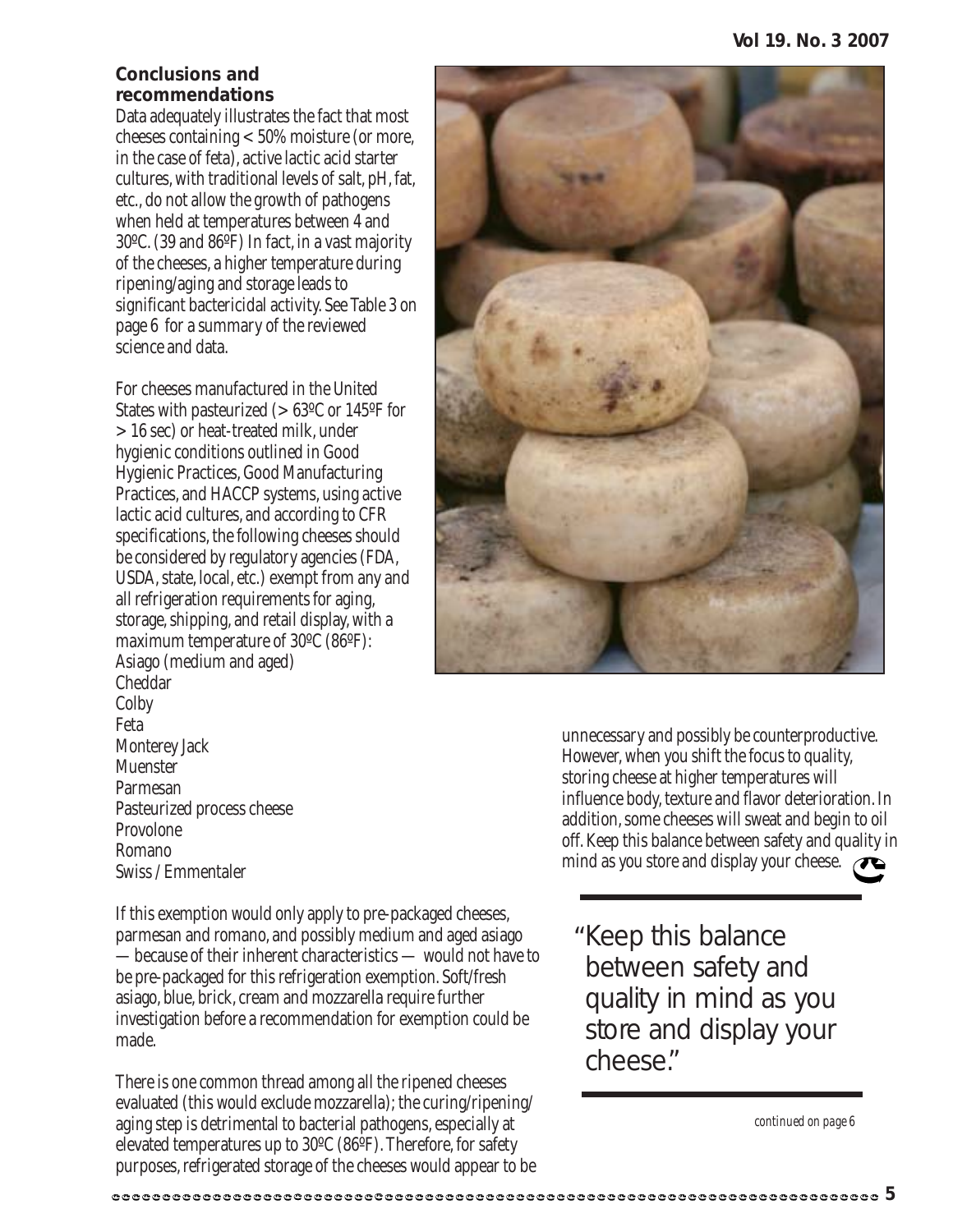| <b>Cheese Type</b>     | <b>Typical</b><br>%H2O | <b>CFR Limit</b><br>%H2O | $\mathrm{A}^{\mathrm{W}}$ | Typical pH  | Typical % NaCl | Typical %<br>AqueousNaCl | $\%$ FDM $^{**}$ |
|------------------------|------------------------|--------------------------|---------------------------|-------------|----------------|--------------------------|------------------|
| <b>Asiago</b>          | $32 - 34$              | 35                       | 0.93                      | $5.2 - 5.5$ | $1.9 - 2.2$    | 5.75                     | 45               |
| Cheddar                | 38                     | 39                       | 0.95                      | 5.2         | 1.7            | 4.47                     | $52\,$           |
| Colby                  | 39                     | 40                       | 0.95                      | 5.2         | 1.7            | 4.36                     | 52               |
| Feta                   | 53                     | <b>NA</b>                | 0.95                      | 4.5         | 3.0            | 5.66                     | $29 - 52$        |
| Monterey Jack          | $38 - 42$              | 44                       |                           | 5.25        | 1.7            | $4.05 - 4.47$            | $52\,$           |
| Mozzarella             | $45 - 52$              | $45 - 52$                |                           | $4.9 - 5.4$ | 1.6            | $3.07 - 3.56$            | 52               |
| Muenster               | 43                     | 46                       | 0.98                      | 5.2         | 1.8            | 4.18                     | 52               |
| Parmesan               | 31                     | 32                       | 0.92                      | 5.4         | $2.6\,$        | 8.38                     | 38               |
| Process<br>(sliceable) | 40                     |                          | 0.92                      | $5.6\,$     | 2.2            | 5.50                     | 50               |
| Provolone              | 42.5                   | 45                       | 0.91                      | 5.2         | 1.8            | 4.24                     | 45               |
| Romano                 | 33.5                   | 34                       | 0.92                      | 5.3         | 2.2            | 6.57                     | 40               |
| Swiss/                 | 38                     | 41                       | 0.97                      | 5.6         | 1.2            | 3.16                     | 43               |
| Emmentaler             |                        |                          |                           |             |                |                          |                  |
| <b>Brick</b>           | 43                     | 44                       |                           | 5.3         | $1.6\,$        | 3.72                     | 52               |
| Blue                   | 43                     | 46                       | 0.97                      | $6.0\,$     | $2.5\,$        | 5.82                     | $52\,$           |

Table 3. Summary of data on cheeses reviewed, with compositional calculations.

\* A/S Temp => Increased pathogen kill at elevated aging/storage temperatures.

\*\* %FDM=> %Fat in Dry Matter

+ Ah – *Aeromonas hydrophils*, Cj – *Campylobacter jejuni*, Clb – *Clostridium botulinum*, Ec – *Escherichia coli* O157:H7, L P – *Pseudomonas aeruginosa*, Sa – *Salmonella sp*., Sta – *Staphylococcus aureus,*Ye – *Yersinia enterocolitica*

Data adequately illustrates the fact that most cheeses containing < 5 "moisture (or more, in the case of feta), active lactic acid starter cultur traditional levels of salt, pH, fat, etc., do not allow the growth of patho held at temperatures between 4 and 30°C. (39 and 86°F)."

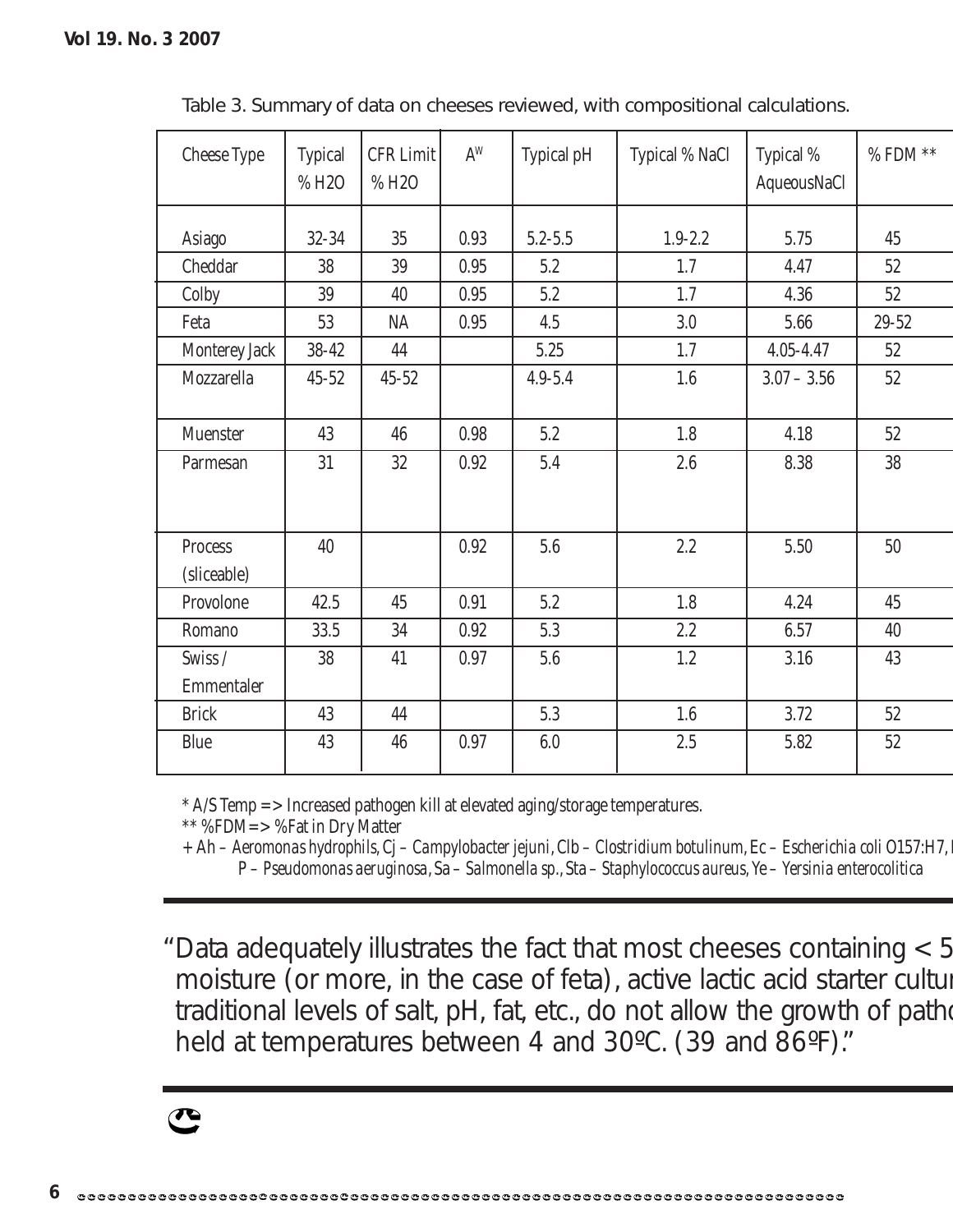| <b>Active Culture</b> | Age at sale (days) | Other inherent<br>characteristics | Pathogen Kill+                  |
|-----------------------|--------------------|-----------------------------------|---------------------------------|
|                       |                    |                                   |                                 |
| Thermophile           | 180-365            | $A/S$ Temp*                       | Ah, Cj, Ec, Lm, P, Sa, Sta, Ye  |
| Mesophile             | $15 - 1,000$       | $A/S$ Temp*                       | Lm, Sa, Sta, Ye                 |
| Mesophile             | $15 - 80$          | $A/S$ Temp*                       | Ec, Lm, Sta, Ye                 |
| Mesophile             | $7 - 90$           | $A/S$ Temp*                       | Lm                              |
| Mesophile             | $15 - 150$         | $A/S$ Temp*                       | Lm                              |
| Thermophile           | $5 - 150$          | Hot water/steam                   | Lm kill cook/stretch            |
|                       |                    | treatment                         | Lm, Sa growth                   |
| Thermophile           | $10 - 150$         | $A/S$ Temp*                       | Lm                              |
| Thermophile           | 300-600            | A/S Temp* Aged > 300d             | Lm                              |
|                       |                    | High temp curd cook               |                                 |
|                       |                    | Lipase activity                   |                                 |
| None                  | 14-180             | $A/S$ Temp*                       | Clb, Ec, Lm, Sa, Sta            |
|                       |                    | Heated $>150$ °F/ $>30$ sec       |                                 |
| Thermophile           | $15 - 150$         | $A/S$ Temp*                       | Lm                              |
| Thermophile           | 150-180            | $A/S$ Temp*                       | Lm                              |
| Thermophile           | 61-300             | $A/S$ Temp*                       | Ah, Cj, Ec, Lm, Pa, Sa, Sta, Ye |
|                       |                    |                                   |                                 |
| Mesophile             | $7 - 50$           | $A/S$ Temp*                       | Ec, Lm                          |
| Mesophile             | 61-240             |                                   | Lm                              |
|                       |                    |                                   |                                 |

Lm – *L. monocytogenes,*

50% res, with ogens when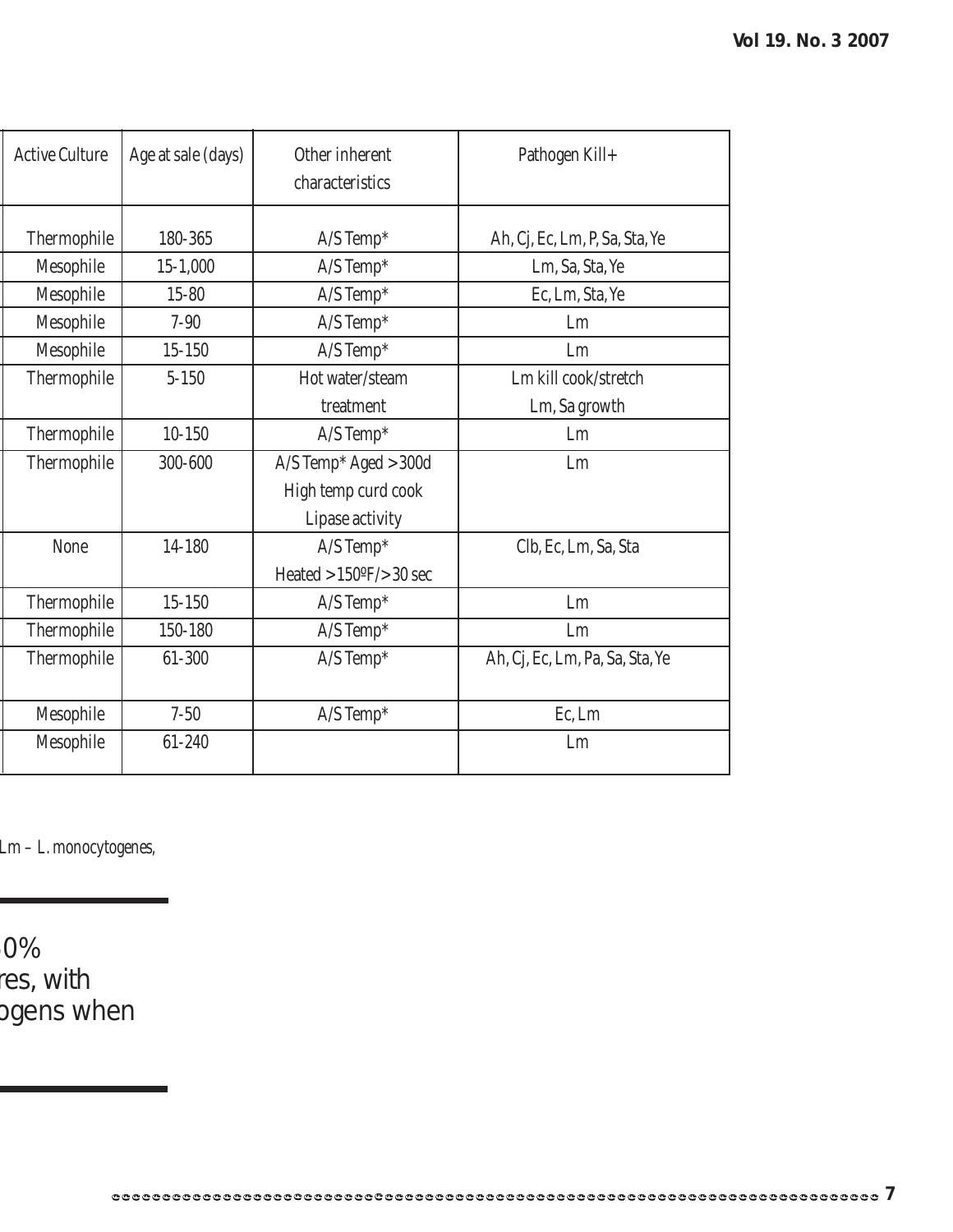# News from CDR

#### **UW Dairy Alerts now on CDR website**

In the past, Bill Wendorff of the UW Department of Food Science produced a technical report, the Dairy Alert, to answer questions about specific, current issues in the dairy industry. These reports are still timely and since we occasionally get requests for them we decided to post them on our website. If you have an interest in any of the following topics, go to the resources section of our website, cdr.wisc.edu, download and dig in.

Wastewater Volume-How do we compare? May, 2007 Managing Nitrogen in Dairy Wastes, September, 1998 Efficient Use of Whey Cream in Cheesemaking, October, 1997 Good Salt Management in Cheese Plants, November, 1996 Freezing Point Impacts on Quality Premiums, December, 1993 Revised Guidelines for Landspreading Whey & Whey Permeate, June, 1993

#### **This is slick!**

Brian Gould's expanded, updated website is packed with data and the tools you need to make sense of it. Wondering about yogurt consumption? How about the 2007 price of wholesale monterey jack? Maybe you want to know more about cheese imports, all this and more is right at your fingertips. Follow this link :http:// future.aae.wisc.edu or you can find a link to Understanding Dairy Markets/Dairy Price Risk Management on CDR's website, www.cdr.wisc.edu

#### **CDR—Where will we be in 2013?**

That is the question CDR is looking at while working through a self analysis, also known as strategic planning. Two big questions include how can we work together better, and how can we work with industry better. So far, we have a new mission statement and a whole pile of Action Plans.

### Mission

To enhance the competitive position of the dairy industry through leadership in innovative strategic research, technology development and application.



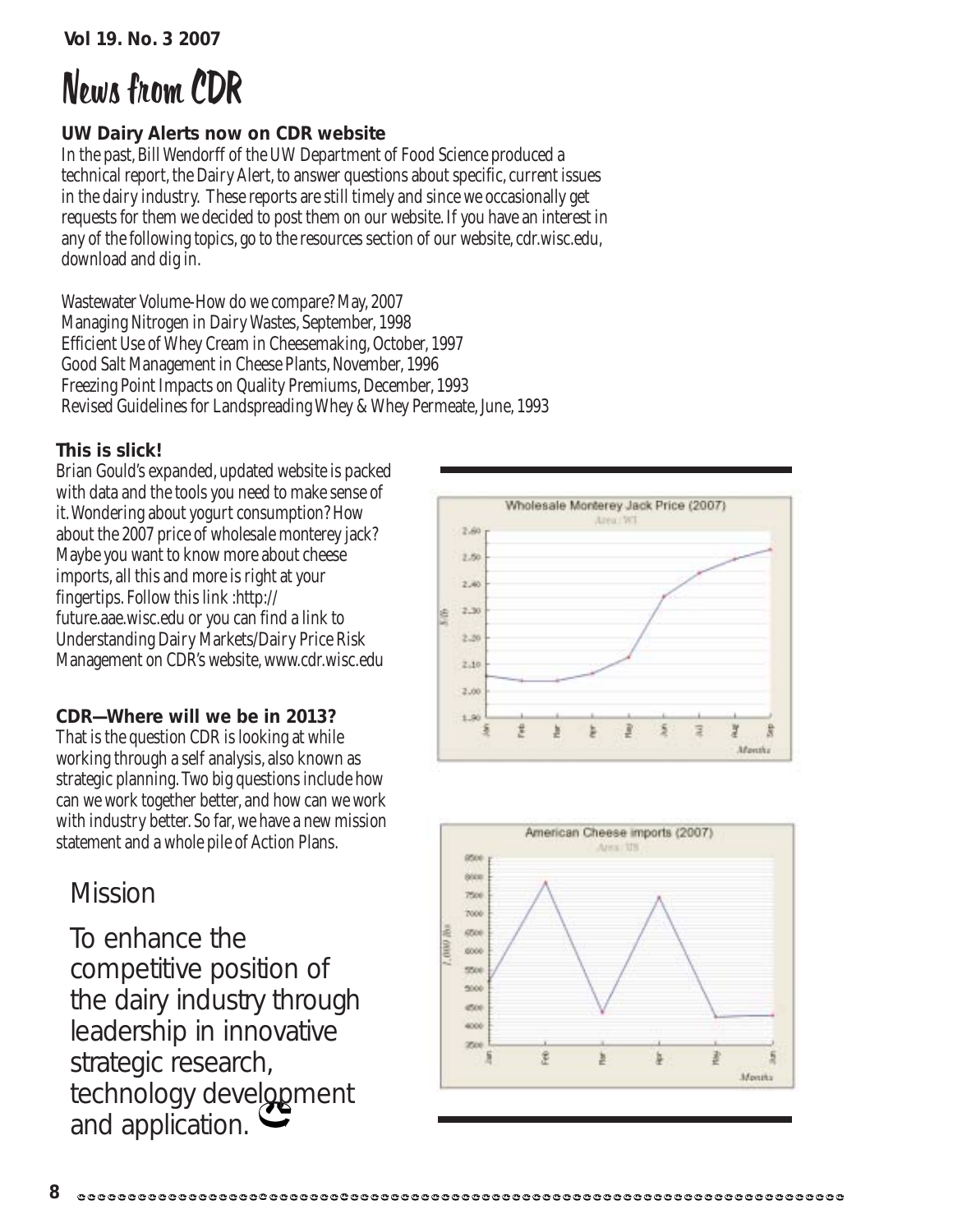# Skimming the Shelf— What's New in Print?

#### **The Old Man Who Loved Cheese**

*By Garrison Keillor*

Last year I visited my brother's family over the holidays and was enthusiastically greeted by my nephew. Bailey had found a book in his school library that was a story about cheese, and he had special permission to keep it an extra week so he could read it to me. He is a great reader and I felt pretty special as we sat together and he began to read "The Old Man Who Loved Cheese," by Garrison Keiller. Here is how the story starts:

*There was an old man named Wallace P. Flynn Who lived in a house in the trees— You could smell him for several miles downwind Because of his fondness for cheese*

Anne Wilsdorf illustrated this lovely book, which will teach kids how to pronounce all kinds of cheese, although you may not like the ending!



#### **Anatole**

*By Eve Titus* One thing the Internet has really helped me with is finding out of print books. You may need to do the same to find Keiller's book as well as an older classic, Anatole. Originally published in 1956, Eve Titus wrote this story about a mouse who decides to earn his cheese by rating the cheeses at the Duval factory. It turns out that Anatole is a pretty good cheese grader, and a mouse magnifique!



#### **The Stinky Cheese Man**

*By Jon Scieszka and Lane Smith* I think these authors got real tired of traditional fairy tales. And then they did something about it. The stinky cheese man is a new take on that old stand by about the gingerbread man; he still comes to a sad end but smart alecks might like this version better.

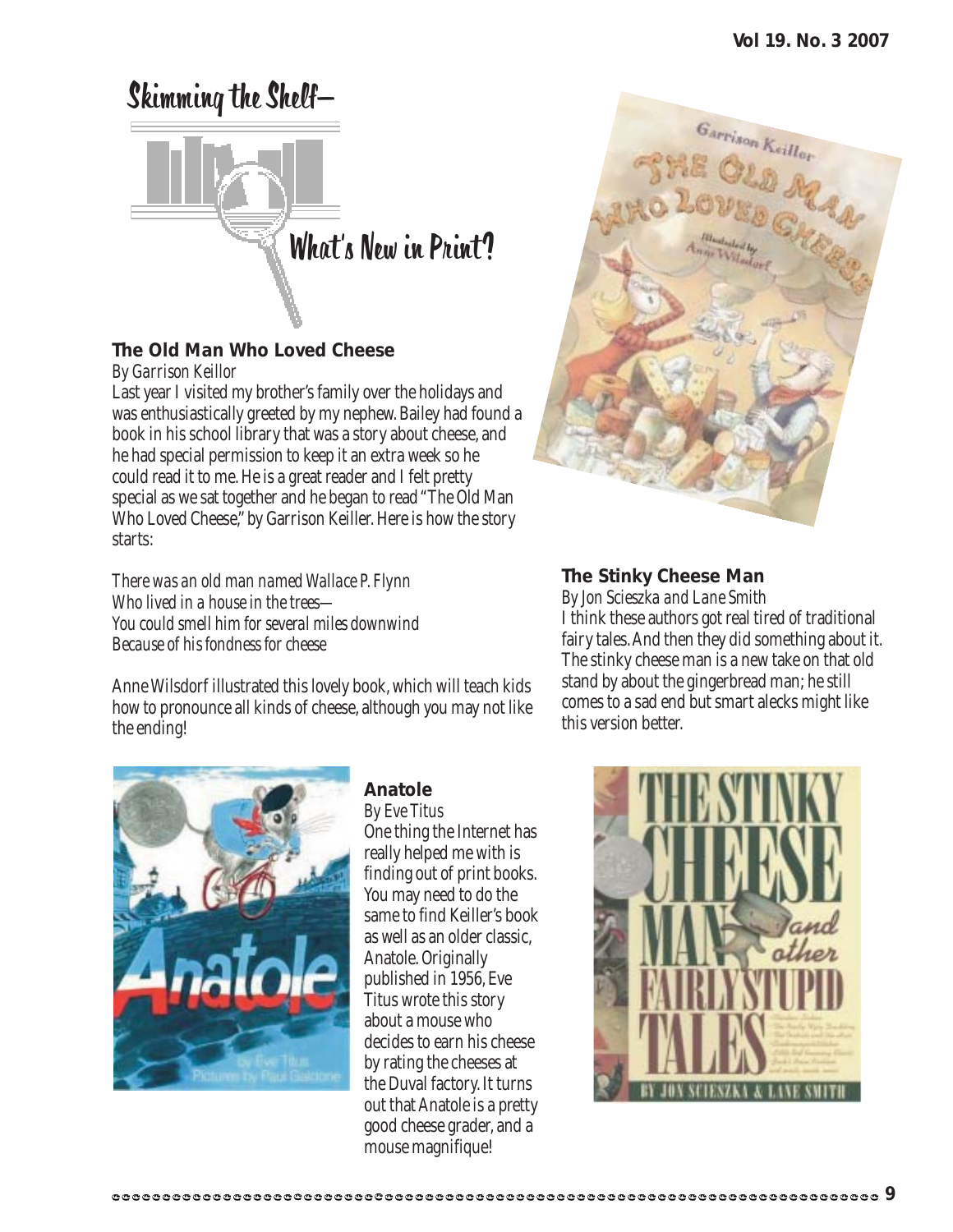# Curd Clinic

*Curd Clinic Doctor for this issue is Bill Wendorff, Department of Food Science*

 The growing number of goat and sheep herds has prompted a parallel growth of interest in milk quality from those herds. Several processors have asked, "Is there a quick procedure to determine if goat milk or sheep milk has been adulterated with cow milk?" Q.

A. Since the price for raw goat milk is twice that of cow milk and sheep milk is four times that of cow milk, it is not surprising that an unscrupulous producer might be tempted to dilute their goat milk or sheep milk with cow milk to make more money. However, it is likely that a skilled cheesemaker will notice the differences in cheese yield and flavor development in the cheeses produced from this adulterated milk. Even more disturbing is the potential for allergic reactions in consumers of the cheese, particularly since people sensitive to bovine protein components may be likely to try goat and sheep's milk cheeses.

Currently, in the U.S. there is no official procedure for detecting bovine milk blended with goat or sheep milk. However, in the European Union, the Official Method of Analysis is based on the identification of bovine  $g_2$ - and  $g_3$ -casein using gel electrophoresis and immunoblotting procedures (1). The limit of detection for bovine milk in a blended milk supply is 0.5%. Other analytical methods of analysis (2,3) have used HPLC to determine fatty acid patterns for the milk sample in question. A limit of 5% cow's milk could be detected in sheep's milk using the  $C_{12}/C_{10}$  and  $C_{14}/C_{12}$  acid relationships. All of these procedures are quantitative or semi-quantitative and also they require sophisticated laboratory equipment and extensive time to obtain results.

#### **New method developed**

A simple and rapid qualitative method for detecting the presence of bovine immunoglobulin (IgG) in goat or sheep milk has been developed and is now available from Midland Bioproducts Corp., Boone, Iowa. The test can detect the presence of bovine IgG in sheep or goat milk at concentrations as low as 1.0% within 20 minutes. The test will work with raw, pasteurized, and sterilized milk. The test milk sample is diluted in an ampoule of dilution liquid provided and then several drops of the diluted sample are placed in the sample well of the test cassette. In about 20 minutes, a reaction band will indicate the presence of bovine IgG in the sample. The absence of a

"It is likely that a skilled cheesemaker will notice the differences in cheese yield and flavor development in the cheeses produced from adulterated milk."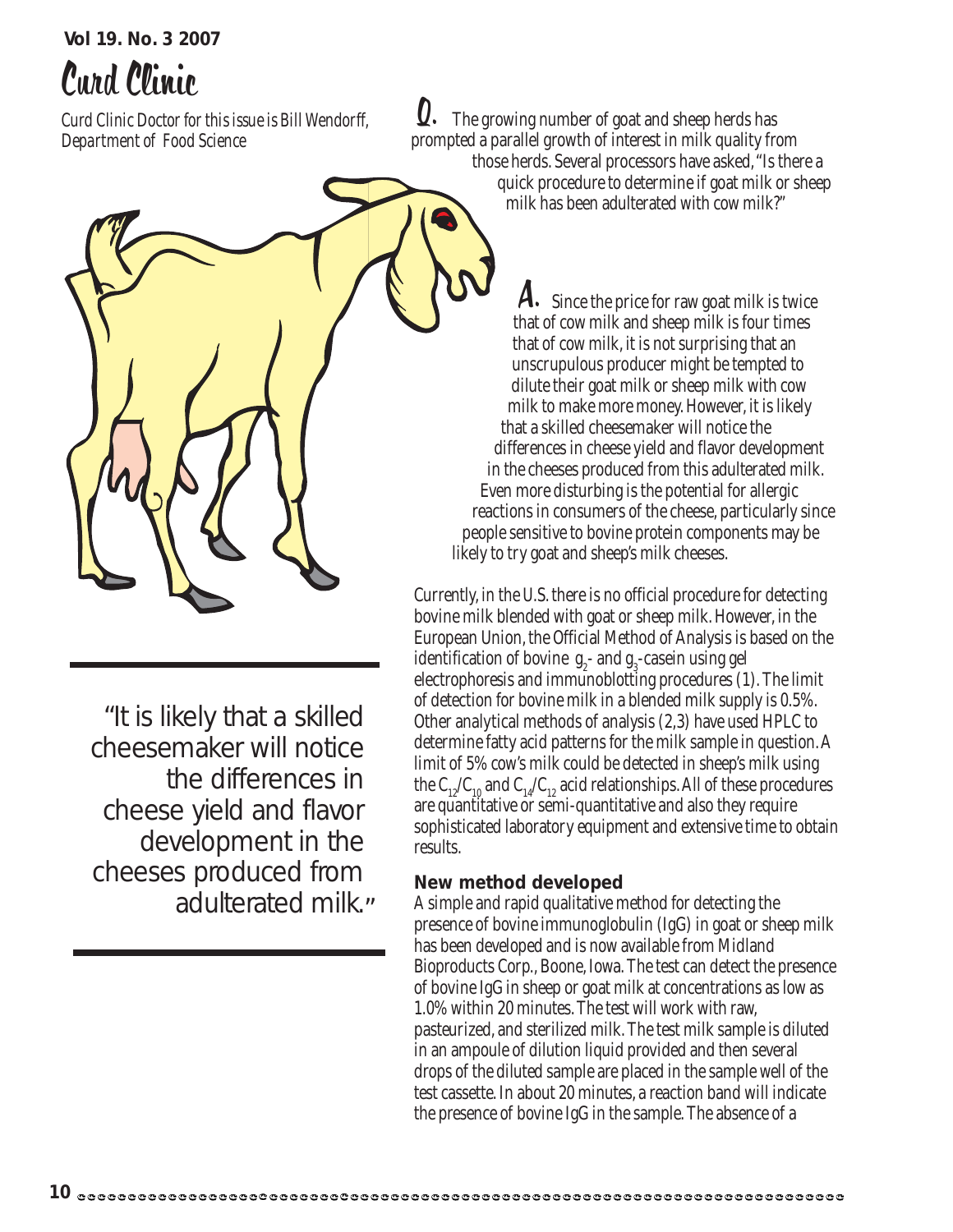reaction band indicates either no bovine IgG in the sample or an amount that is less than  $1.0\%$  (v/v). Further information on the Bovine IgG Indicator for Sheep or Goat Milk is available at: www.midlandbio.com or by calling 800-370-6367.

We have evaluated the Midland test kit in our laboratory on both goat and sheep milk samples with as low as 2% added cow milk with good success. The Midland test procedure can be used as a quick screening test on raw milk samples in question. For quantitative determination of the level of bovine milk addition in an adulterated sample, you would need to perform a more extensive analytical procedure, such as the EU gel electrophoresis procedure (1).

#### **References**

1. European Commission. EC 213/2001. *Off J Eur Comm* 44 L37/99 (2001)

2. Palo, V. 1975. Falsification proof of sheep's cheese by cow's cheese. Int. Dairy Fed. A7-Doc3.

3. Ramos, M., I. Martinez-Castro, and M. Juarez. 1977. Detection of cow's milk in Manchego cheese. J. Dairy Sci. 60: 870-877.





Please help us keep our mailing list current! Simply phone, fax or e-mail the information requested below to:

> *The Dairy Pipeline* Center for Dairy Research 1605 Linden Dr. Madison, WI 53706 phone: 608/262-8015 fax: 608/262-1578

You can also choose to forgo a mailed copy and get on our e-mail subscription list which will remind you to read the Pipeline on the web. Sign up for this option on our website: www.cdr.wisc.edu

| Name               |  |  |  |  |  |
|--------------------|--|--|--|--|--|
|                    |  |  |  |  |  |
|                    |  |  |  |  |  |
|                    |  |  |  |  |  |
| City               |  |  |  |  |  |
| <b>State</b>       |  |  |  |  |  |
| Zip                |  |  |  |  |  |
| (and mailing code) |  |  |  |  |  |

 $\Box$ CHANGE  $\Box$ ADD  $\Box$ REMOVE

**11**